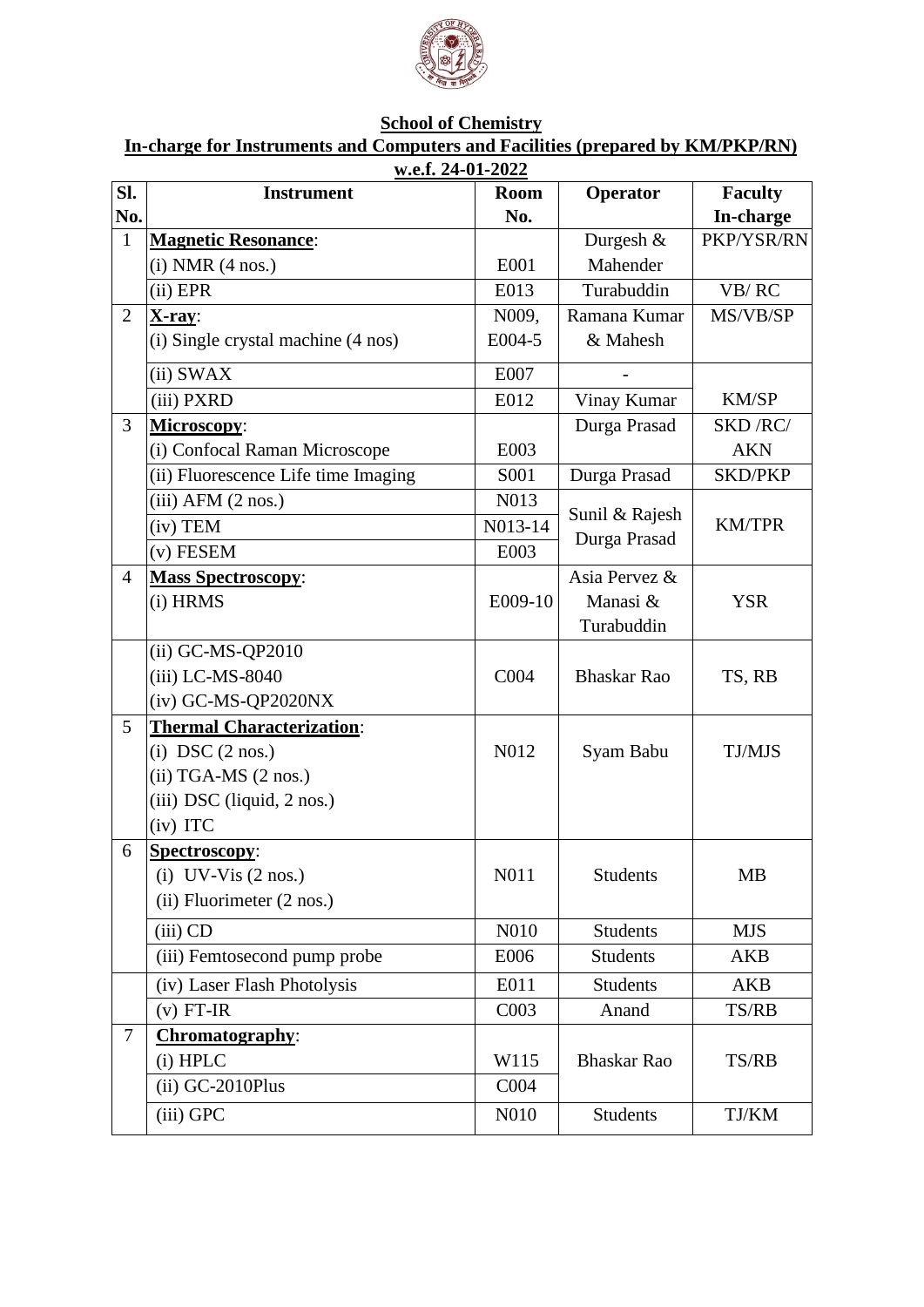| 8            | Electrochemistry:                                                                                                                              |                             |                                     |               |
|--------------|------------------------------------------------------------------------------------------------------------------------------------------------|-----------------------------|-------------------------------------|---------------|
|              | (i) Impedance Analyzer<br>(ii) Solar Simulator<br>(iii) Electrochemical Workstation (2 nos.)                                                   | N110                        | <b>Students</b>                     | <b>SKD/MB</b> |
| 9            | <b>DVS</b>                                                                                                                                     |                             |                                     |               |
| 10           | <b>DLS</b>                                                                                                                                     | E007                        |                                     |               |
| 11           | <b>BET</b>                                                                                                                                     |                             | Syam Babu &<br><b>Students</b>      | TJ            |
| 12           | Spin Coater                                                                                                                                    | S010                        |                                     |               |
| 13           | <b>Glove Box</b>                                                                                                                               | C001                        | <b>Students</b>                     | <b>MB</b>     |
| 14           | Polarimeter (2 nos.)                                                                                                                           | N010                        | <b>Students</b>                     | <b>DBR</b>    |
| 15           | (i) Hydrogenation Apparatus                                                                                                                    |                             |                                     | Not working   |
|              | (ii) Ozoniser                                                                                                                                  | W011                        | <b>Students</b>                     | <b>PRS</b>    |
| 16           | <b>Freeze Dryer</b>                                                                                                                            | N101                        | <b>Students</b>                     | <b>PRS</b>    |
| 17           | Photochemical Reactor                                                                                                                          | E117                        | <b>Students</b>                     | <b>RN</b>     |
| 18           | Microwave Reactor                                                                                                                              | C <sub>0</sub> 03           | <b>Students</b>                     | <b>AKS</b>    |
| 19           | <b>CHN</b> Analyzer                                                                                                                            | C002                        | <b>Bhaskar Rao</b>                  | Not revivable |
| 20           | Ice-machines (6 nos.)                                                                                                                          | Corridors                   | Sathyanarayana<br>(M.Sc. lab staff) | <b>YSR</b>    |
| 21           | Millipore water                                                                                                                                | N108                        | <b>Students</b>                     | <b>MB</b>     |
| 22           | PCs, Servers, internet, website, Security<br>cameras, Display screens, CSD, Laisse<br>with CNF, and other items which requires<br>maintenance. |                             |                                     |               |
| a            | Security cameras, computer labs, Display<br>screens                                                                                            |                             |                                     | <b>MSH</b>    |
| $\mathbf b$  | Website, School servers,                                                                                                                       |                             |                                     | <b>DBK</b>    |
| $\mathbf{C}$ | Internet related, PCs, Electronics lab                                                                                                         |                             |                                     | SM, JJ        |
| d            | School license software CSD                                                                                                                    |                             |                                     | <b>MS</b>     |
| e            | Laisse with CNF, Classroom projectors,<br>AV teaching                                                                                          |                             |                                     | <b>LGP</b>    |
| f            | <b>Translational cluster</b><br>(under UPE funds)                                                                                              | Annex<br>building<br>GF-011 |                                     | SM, DBK       |